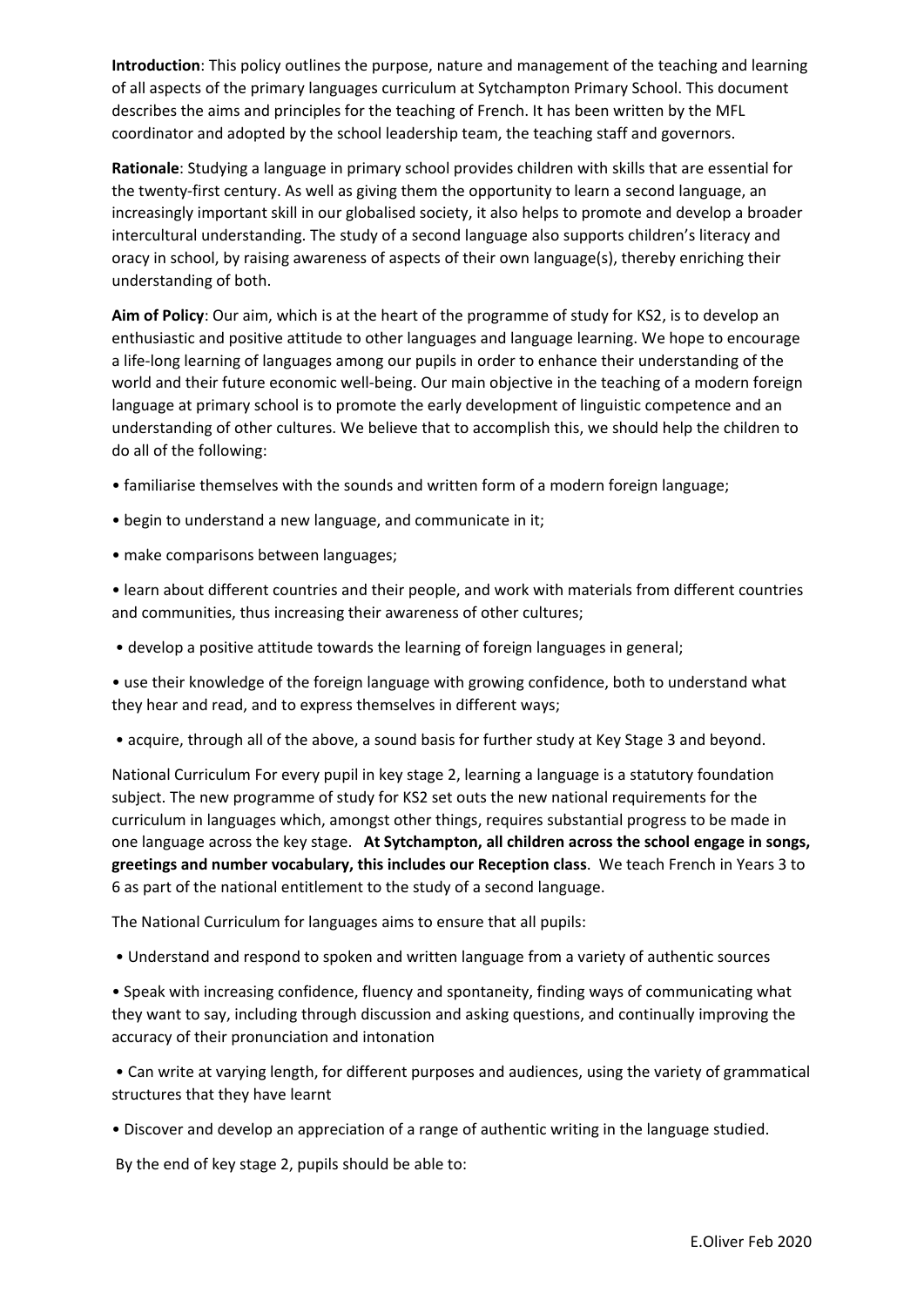1. Listen attentively to spoken language and show understanding by joining in and responding.

2. Explore the patterns and sounds of language through songs and rhymes and link the spelling, sound and meaning of words.

3. Engage in conversations; ask and answer questions; express opinions and respond to those of others; seek clarification and help.

4. Speak in sentences, using familiar vocabulary, phrases and basic language structures.

5. Develop accurate pronunciation and intonation so that others understand when they are reading aloud or using familiar words and phrases.

6. Present ideas and information orally to a range of audiences.

7. Read carefully and show understanding of words, phrases and simple writing.

8. Appreciate stories, songs, poems and rhymes in the language.

9. Broaden their vocabulary and develop their ability to understand new words that are introduced into familiar written material, including through using a dictionary.

10. Write phrases from memory, and adapt these to create new sentences, to express ideas clearly.

11. Describe people, places, things and actions orally and in writing.

12. Understand basic grammar appropriate to the language being studied, including (where relevant): feminine, masculine and neuter forms and the conjugation of high-frequency verbs; key features and patterns of the language; how to apply these, for instance, to build sentences; and how these differ from or are similar to English.

**Curriculum Management**: Sytchampton Primary School has a dedicated MFL Co-ordinator with responsibility for the management of teaching of French across Years 3 to 6. A Schemes of Learning (La Jolie Ronde) is available for French in all Years 1 to 6 (including EYFS)to ensure a balanced and well-distributed coverage of the attainment targets set out in the programme of study for KS2 and to ensure continuity and progression in language learning across the key stages. Teachers are also encouraged to use the wealth of materials available on the internet and our subscribed accounts, such as Education City and Espresso.

We believe in a progression of skills across our curriculum subjects. Every lesson builds vocabulary with quick fire revision of greetings, colours, numbers, days of the week, months of the year. Feedback from the pupils suggests that building on familiar vocabulary routinely promotes confidence. Core Vocabulary should also be taught at the beginning of every unit. We also incorporate Seasonal festivities into our French lessons!

**Approach to Language Teaching:** All pupils in KS2 learn languages for no less than 30-60 minutes per week. This time is made up of a combination of dedicated language lessons, cross-curricular approaches and using language for real purposes in daily classroom routines. French is taught by the class teacher or language specialist as we consider this to be important in allowing the teacher to follow up throughout the week providing the constant revision needed for effective language learning. For example registration time can be used to reinforce vocabulary already learned.

Teachers plan their lessons using a variety of materials and are readily encouraged to supplement online materials with their own ideas and experience and those of their colleagues. The lessons are designed to motivate, captivate and interest children from the first moment. Children are also given the opportunity to select areas of interest. They have clear, achievable objectives and incorporate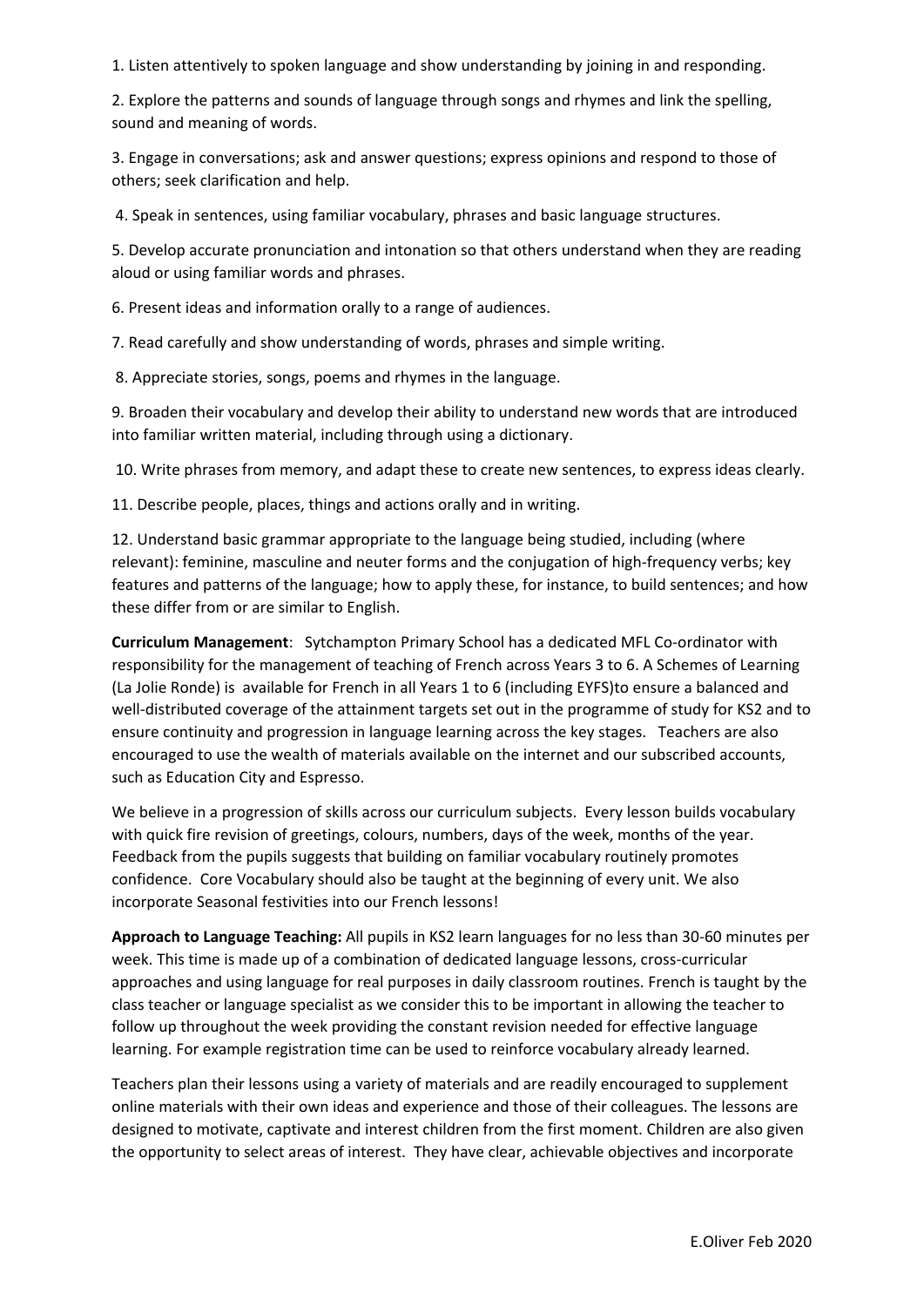different learning styles. SEND children have access to the curriculum through variation of task, grouping or support from an adult if needed.

We recognise that language learning in its broadest sense has three core strands - oracy, literacy and intercultural understanding. We also recognise that children should be encouraged to apply their knowledge and that we should equip them with strategies for language learning that they can use in the future when studying another foreign language. We base the teaching of languages on the guidance material in the Key Stage 2 Framework for Languages.

The study of a foreign language presents opportunities for the reinforcement of knowledge, skills and understanding in other curriculum areas. An understanding of the structure of a new language enhances the children's understanding of their own language and so links closely to the literacy curriculum. The study of the language and culture of another country also contributes to PSHE and citizenship, geography and religious studies (Worcestershire Syllabus). A foreign language is an invaluable medium through which other aspects of the KS2 study can be accessed and so links may be made between the teaching of primary languages and subjects such as music, art, science or physical education. The policy of the school is that opportunities for speaking another language should be exploited as fully as possible, be it in the playground or in the classroom.

**Recording, assessment and reporting**: Language work will be marked in line with the school policy on marking. Additional aspects that will be taken account of is level of performance in specific areas of language competency such as speaking and listening (oracy)/reading and writing (literacy). Alongside teacher marking and feedback pupils will be encouraged to self-assess and peer-assess and to set targets for improvement for both themselves and their peers. Levels of attainment in French will be included in reports home to parents at the end of the year.

**Inclusion**: The teaching of a language in key stage 2 at Sytchampton is a statutory requirement and forms parts of a curriculum entitlement for all. The school aims to ensure that all children have opportunities to access and benefit from learning a foreign language together according to their needs. Therefore ,all pupils regardless of race, gender, special educational needs or language spoken at home will have the opportunity to develop this language capability in school. Care will be taken to ensure that a variety of language learning activities and strategies are deployed in order to engage and motivate all learners.

**Resources:** Some language learning resources are available in school, as appropriate, for each year group, including Euros, number beanbags, Education City and Espresso

**Homework** if set, great care will be taken to ensure that it is a task which can be completed with confidence at home.

**Monitoring and Review**: The MFL Co-ordinator, reporting to the Head teacher, is responsible for monitoring teaching practice to see that the school languages policy is being implemented. This includes overseeing the development and review of schemes of learning for MFL, monitoring language planning and teaching, and sampling pupil work and teacher marking. In addition, the MFL Co-ordinator will identify and organise a response to staff development needs.